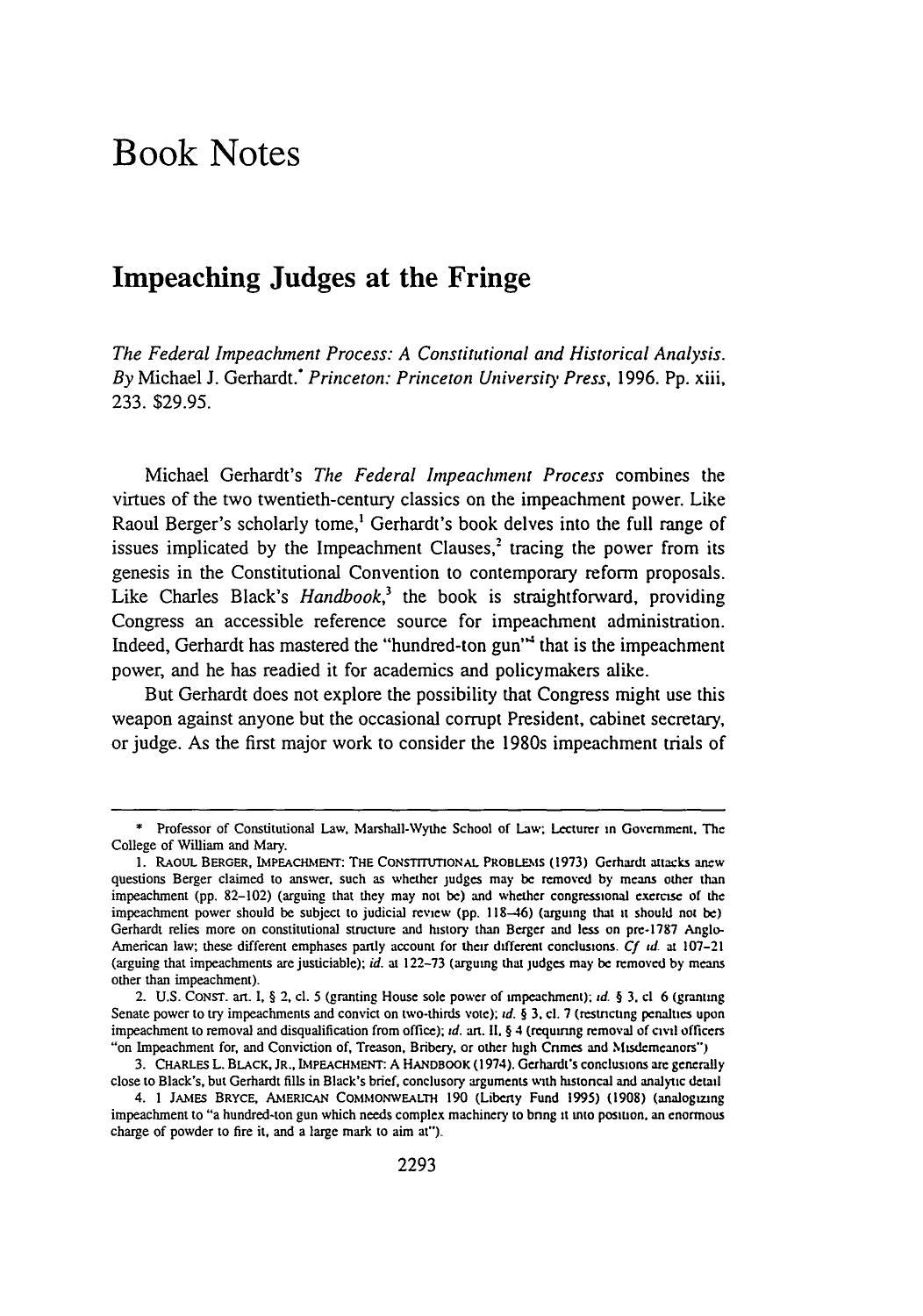three federal judges,<sup>5</sup> Gerhardt's book gives much of its attention to judicial, rather than presidential, impeachment. To date, judicial impeachment has been a minor congressional power, resulting in the conviction of only seven lower court judges (p. 185 n.3). Its importance for American democracy lies not in its history but in its potential. Although the recent spat over an opinion by Judge Harold J. Baer, Jr.,<sup>6</sup> resulted in a self-reversal,<sup>7</sup> some members of Congress have advocated impeaching Judge Baer and others who have written opinions that they view as wrong.' Because Gerhardt fails to address directly the legitimacy of impeaching judges for rendering decisions with which Congress disagrees, he does not consider whether such removals would unconstitutionally encroach on judicial independence or would provide a constitutionally acceptable check on judicial activism.

**I**

Rather than organizing the book as a seriatim inquiry into the various aspects of impeachment, Gerhardt has divided it into four multichapter parts that discuss the ratification of the Constitution (pp. 3-21), the practice of impeachment in Congress (pp. 23-71), constitutional issues in impeachment (pp. 73-146), and proposed reforms to the impeachment process (pp. 147-78). The result is a rich, lively, and even suspenseful study in which Gerhardt's historical assessments return to inform his constitutional and policy analysis. In the end, Gerhardt echoes Winston Churchill in saying "that impeachment may be the worst imaginable system for disciplining and removing impeachable officials, except for all of the others"  $(p. 178)$ .

The statement's ambivalence reveals the thrust of Gerhardt's argument and the tension within it. Gerhardt is confident that the Framers' decision to rest the impeachment power in Congress rather than the Supreme Court was right. Because of Congress's political accountability, as well as the Constitution's

**<sup>5.</sup>** All three 1980s impeachment trials-of Judges Harry Claibome, Alcee L. Hastings, and Walter L. Nixon, Jr.---resulted in convictions (p. 185 n.3).

*<sup>6.</sup> See* United States v. Bayless, 913 F. Supp. 232 (S.D.N.Y. 1996) (granting motion to suppress evidence on Fourth Amendment grounds), *vacated by* 921 F. Supp. 211 (S.D.N.Y. 1996). Receiving particular criticism was Judge Baer's statement that it was ordinary for law-abiding citizens in a high-crime neighborhood to flee the police because "residents ... tended to regard police officers as corrupt, abusive, and violent." *Id.* at 242.

*<sup>7.</sup> See Bayless,* 921 F. Supp. 211 (vacating prior ruling).

*<sup>8.</sup> See, e.g.,* John King, *Dole Pitches Crime Message* at *San Quentin,* PLAIN DEALER (Cleveland), Mar. 24, 1996, at 24A (noting Senator Robert Dole's recommendation that Judge Baer be impeached); Katharine Q. Seelye, *House G.O.P. Begins Listing a Few Judges to Impeach,* N.Y. TIMES, Mar. 14, 1997, at A23 (reporting House Republican Whip Tom DeLay's statement that Judge Baer and two others might be appropriate candidates for impeachment).

*<sup>9.</sup> See* Winston **S.** Churchill, Speech to the House of Commons (Nov. 11, 1947), *in* 7 WINSTON S. CHURCHILL: HIS COMPLETE **SPEECHES,** 1897 TO 1963, at 7566 (Robert R. James ed., 1974) ("[llt has been said that democracy is the worst form of Government, except all those other forms that have been tried from time to time.").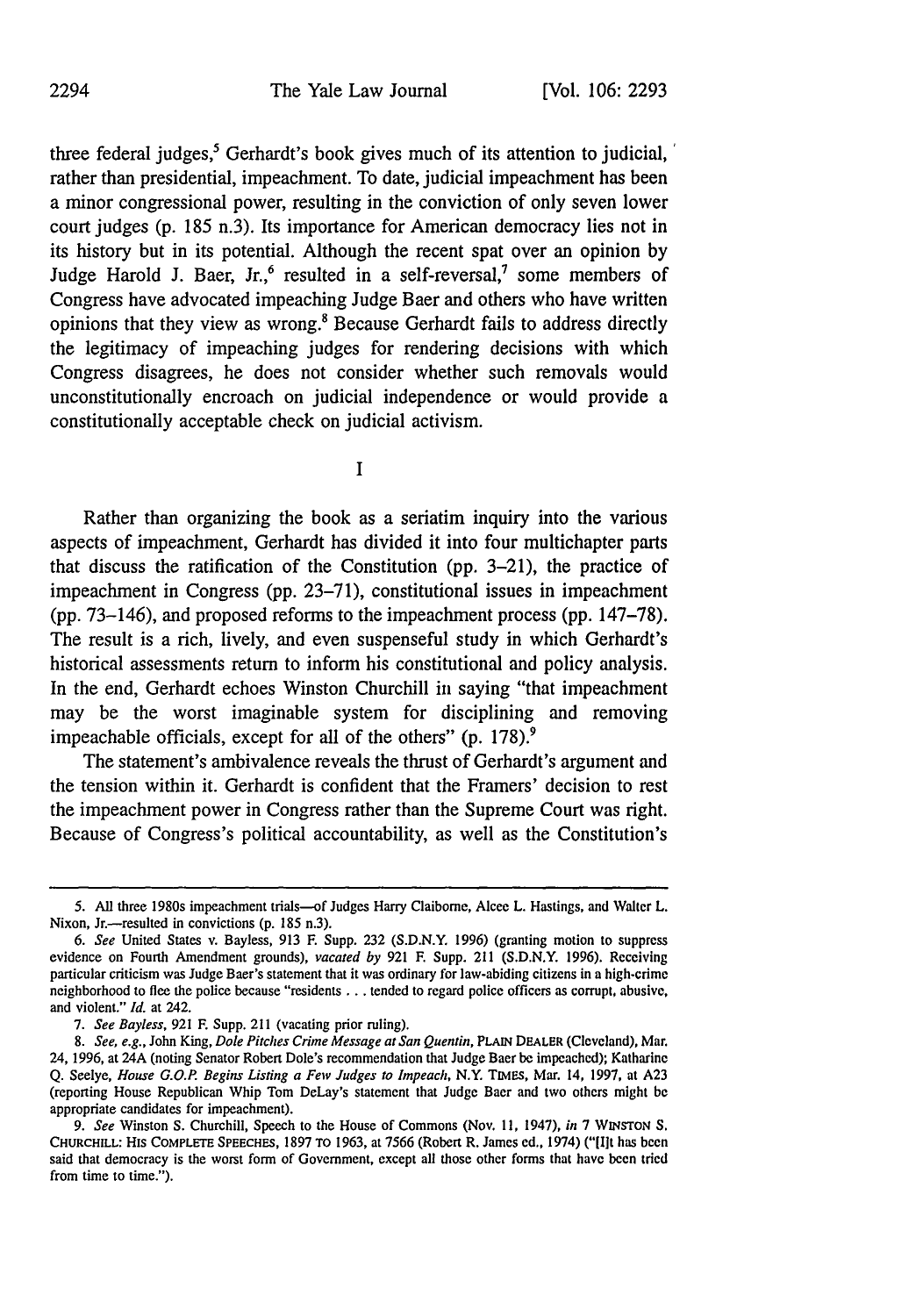procedural and substantive limits on impeachment.<sup>10</sup> Gerhardt sees impeachment as a well-designed process that works-more or less. Despite some flaws in congressional impeachment practice **(pp. 27-32, 39-53),** Gerhardt concludes "that the House has rarely, if ever, and the Senate has never, successfully committed a serious or extreme abuse of its impeachment authority" **(p. 55).** Perhaps inspired **by** this record, Gerhardt devotes nearly half the book to analysis of various constitutional questions that a Congress contemplating impeachment should face.

Gerhardt repeatedly emphasizes that the impeachment power is unique, distinct both from ordinary legislative activities and from typical judicial processes. This uniqueness leaves Gerhardt wary of removals that do not strictly conform to the Constitution. For example, he agrees with Congress's assessment that its own members are not impeachable since they are not "civil Officers" **(pp. 75-77)."** Members of Congress, he argues, may be removed only through expulsion,<sup>12</sup> and judges may be removed only through impeachment and conviction. They may not be removed **by** other legislative means **(pp. 83-86)** or **by** judicial self-enforcement **(pp. 95-97).**

The uniqueness of impeachment also causes Gerhardt to draw a sharp line between impeachment and other sanctions not entailing removal. His view of criminal and impeachment processes as independent compels his conclusion that judges may be prosecuted before impeachment, since criminal conviction does not technically remove a judge from the bench **(pp. 87-91).** Similarly, Gerhardt argues that officials who have resigned may still be impeached **(pp. 79-81)."3** Finally, the judiciary may police its own members with measures short of removal **(pp. 97-102).14**

12. See **U.S. CONST. art. I, § 5, el.** 2 (granting each House power to expel member **by** two-thtrds vote)

**13.** The issue is more than symbolic, because the Senate has the power not only **to** remove officials, but also to disqualify them from holding future office. See id. **§ 3. cl. 7.** Typically. however, the Senate has removed officials without disqualifying them **(p. 78).** When the Senate has disqualified impeached officials, it has done so **by** simple majority votes, a practice Gerhardt challenges **(pp 78-79)**

14. The constitutionality of such self-regulation arose in Chandler *%,* Judicial Council **of the Tenth** Circuit, **382 U.S. 1003 (1966).** second app. dismissed, **398 U.S.** 74 **(1970).** Although the Supreme Court did not reach the merits, two Justices dissented, arguing that impeachment **is** the only means **by** which a

**<sup>10.</sup>** To ensure that the Senate would convict only for serious offenses and only after senous deliberation, the Framers provided for impeachment only for "Treason. Bribery. or other **lugh** Cnmes and Misdemeanors," **U.S. CONST. at. II, § 4,** and required a two-thirds majonty for a conviction. **id** all **1. § 3, cl. 6.**

**<sup>11.</sup>** In **1798,** the Senate expelled William Blount but voted **that** he was not a 'civil **Officer," US CONST.** art. II, **§** 4, and was thus not subject to the impeachment process **(p** 48) Since then. no member of Congress has faced impeachment. **While** Gerhardt notes that the term "civil Officer" is no **vhcer** clearly defined **(pp. 76, 165),** he assumes without explanation that the term includes **judges** The Convention records provide no clarification of the term, and "[t]here is a legitimate textual question whether judges were included in the impeachment provisions of Article **II."** Martha Andes Ziskmnd. **Judicial Tenure** in the American **Constitution: English and** American Precedents. **1969 S CT. REV 135, 151** However. **judges** technically are civil (as opposed to military) officers, and scholars agree that Section **4** includes judges **See** id.; Maria Simon, Note, Bribery and Other Not So *"Good* Behavior" *Crnminal* **Prosecution as** a Supplement to Impeachment of Federal Judges, 94 **COLUi.** L. REv. **1617. 1621** n 14 (1994) (cittng authorities for including judges within Section 4); see also BERGER, supra note 1, at 85 (noting sloppiness of placing judicial impeachment within Article **II).**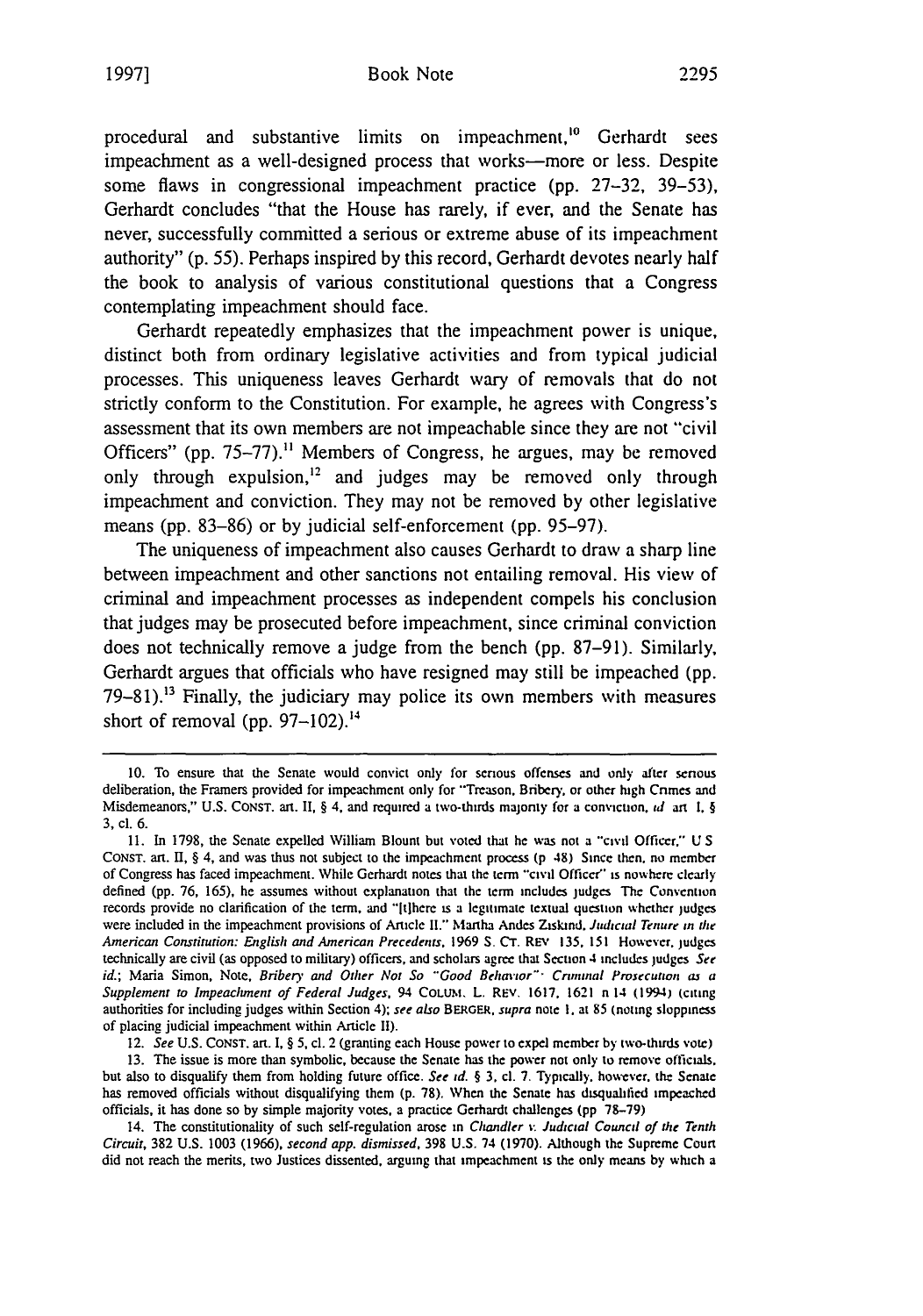Gerhardt also approves of another facet of impeachment uniqueness--its insulation from judicial review **(pp.** 118-46). In *Nixon v. United States,5* the Supreme Court held that challenges to impeachments are nonjusticiable because the Constitution grants the Senate the power to "try" impeachments as it sees fit.<sup>16</sup> Gerhardt labors to place this decision on a sound constitutional foundation (pp. 120–23).<sup>17</sup> While the Court indicated that explicit violations of the Impeachment Clauses, such as conviction without a two-thirds majority, might be justiciable,"8 Gerhardt argues against even this limited review **(pp. 125-38). <sup>9</sup>**

The book culminates with policy recommendations that echo the status quo. Gerhardt urges a clarification of procedural rules **(pp.** 149-52) and the delegation of some impeachment tasks to experts **(pp. 153-56).** But he counsels against proposals for statutes or constitutional amendments that would supplement or replace Congress's authority to remove judges **by** impeachment **(pp. 159-72).**

**II**

Although he does not explicitly indicate his position on policy-motivated impeachment, Gerhardt implies that he would oppose impeachment of judges with extreme legal views **(pp. 111, 167).** Parts of his argument, however, open the door to such use of the removal power. Gerhardt insists that "high Crimes and Misdemeanors" are not coextensive with or limited to indictable offenses.<sup>20</sup> As a congressman, Gerald Ford maintained that an impeachable offense "is whatever a majority of the House [considers it] to be at a given moment in history,"<sup>21</sup> and Gerhardt admits that this view "captures the

*15.* **506 U.S.** 224 **(1993).**

judge may even temporarily be deprived of office. *See* **398 U.S.** at **129** (Douglas, **J.,** dissenting); **382 U.S.** at 1004 (Black, **J.,** dissenting). Gerhardt disagrees with the dissenters, arguing that "claiming impeachment is the exclusive means, political or otherwise, for removing federal judges is not inconsistent with allowing judicial councils broad power to deal with administrative matters within their jurisdictions" **(p. 98).**

**<sup>16.</sup>** *See id.* at **237-38.** Gerhardt refers to the decision as *"Walter Nixon v. United States"* **to** distinguish it from the classic *United States v. Nixon,* 418 **U.S. 683** (1974), which required President Richard Nixon to comply with a subpoena for Watergate tapes.

**<sup>17.</sup>** Earlier scholars disagreed about whether impeachment challenges arejusticiable. *Compare BERGEtR, supra* note **1,** at **107-21** (arguing for justiciability), *with* BLACK, *supra* note **3,** at **53-63** (arguing against it).

**<sup>18.</sup>** *See* **506 U.S.** at **229. A** separate opinion concurring with the finding of nonjusticiability on the facts of *Nixon* urged that the Court would not need to abdicate review even of what it means "to **try"** an impeachment if the Senate were to overstep all reasonable bounds, for example, **by** flipping a coin. *See id.* at **253-54** (Souter, **J.,** concurring).

**<sup>19.</sup>** Defending the practical ramifications of this conclusion, Gerhardt argues that **"Ig]iven** media scrutiny on Congress **...** it is difficult to conceive how Congress would ever get away with violating an explicit constraint on the impeachment power" **(p. 138).**

<sup>20.</sup> This position enjoys a scholarly consensus. *See, e.g.,* **BERGER,** *supra* note **1,** at **62; BLACK,** *supra* note **3,** at 38-40.

<sup>21.</sup> **116** CONG. **REC. 11,913 (1970)** (statement of Representative Gerald Ford urging impeachment of Justice William **0.** Douglas for alleged personal improprieties).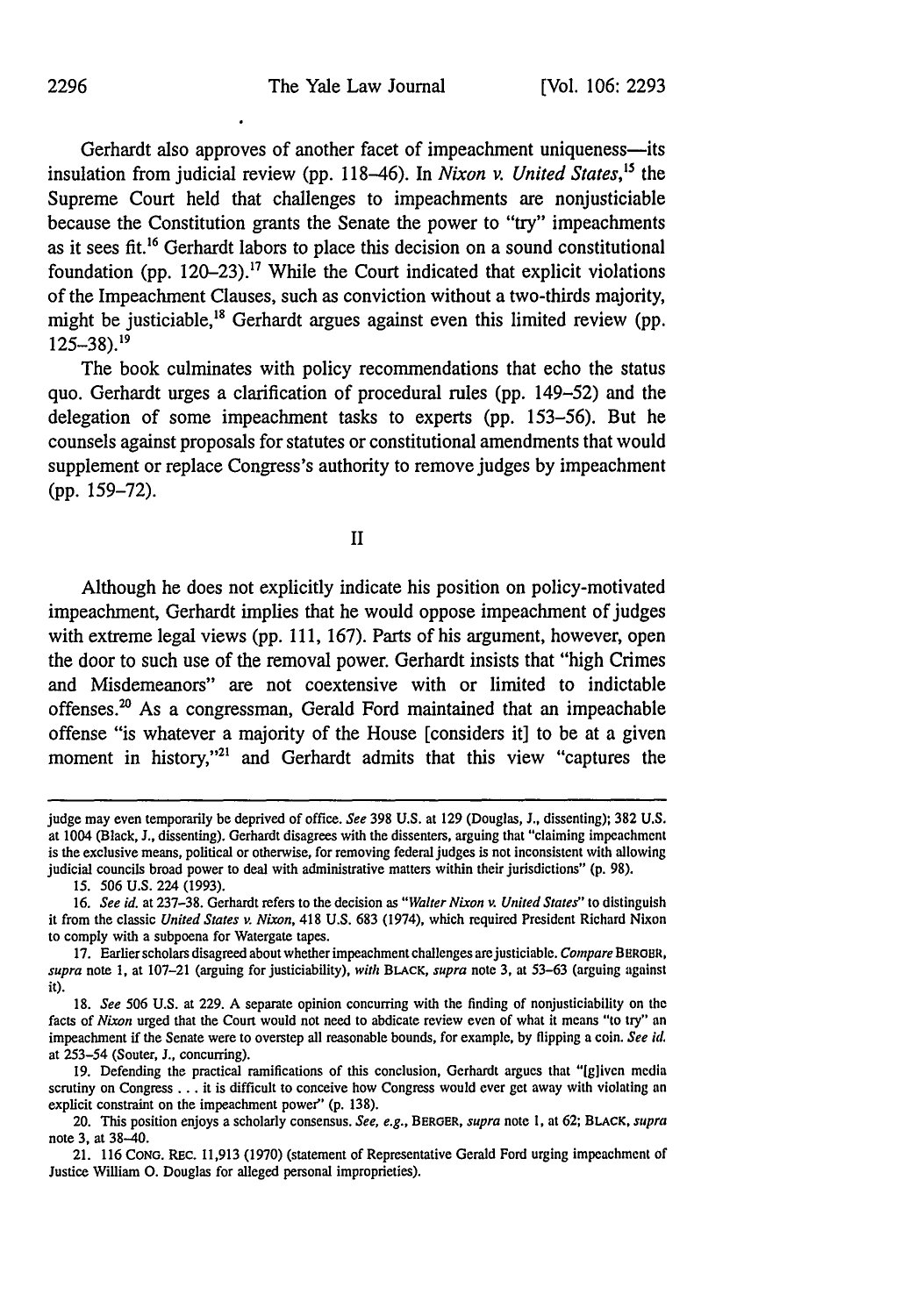practical reality of impeachment" **(p. 103).**

To Gerhardt, the standard for an impeachable offense includes political offenses that vary with an officeholder's "responsibilities, tenure, political accountability, and actions" **(p. 107),** as well as "actions [that] undermine confidence in the judge's neutrality and impugn the integrity of the judicial process" **(p. 107).** Given this expansive definition, there would be nothing unconstitutional about Congress using the impeachment power to remove judges who members believe have abused their power **by** rendering unsupportable decisions. Such removals would arguably realize the vision of Hamilton, who saw impeachment as a legislative check on the judiciary **(p.**  $17$ ).<sup>22</sup> Even if there are contrary constitutional arguments, the courts would be unable to prevent Congress from removing judges for their decisions as long as impeachment remains nonjusticiable.<sup>23</sup>

Congress might also try to expand judicial removals **by** passing a statute mandating the removal of judges convicted of specified crimes. Gerhardt claims that such removal outside impeachment, which would free up the impeachment process for consideration of noncriminal offenses, would suffer from a "fatal [constitutional] problem" **(p. 160).** His argument, however, is ultimately unconvincing. **A** major hurdle to the conclusion, as Gerhardt recognizes (pp. 92–95), is the first Congress's Act of 1790,<sup>24</sup> which provided for the disqualification of judges convicted of bribery. Gerhardt seems **torn** over whether the statute was constitutional,<sup>25</sup> but a number of scholars have made convincing, unanswered arguments that it was.<sup>26</sup> If a statute may

24. Act of Apr. 30, 1790, § 21, 1 Stat. 112, 117.

*26. See, e.g.,* Simon, *supra* note **II** (demonstrating that Act of 1790 was one of pattern of statutes indicating acceptability of removal as criminal punishment); Akhil Reed Amar. On Judicial Impeachment

<sup>22.</sup> Hamilton observed:

<sup>[</sup>Tihe supposed danger of judiciary encroachments on the legislative authority is in reality a phantom.... [Tlhe inference is greatly fortified by the consideration of the important constitutional check which the power of instituting impeachments in one pan of the legislative body, and of determining upon them in the other, would give to that body upon the members of the judicial department.

THE FEDERALIST No. 81, at 484-85 (Alexander Hamilton) (Clinton Rossiter ed.. 1961)

<sup>23.</sup> Pervading Gerhardt's book is an implicit plea that Congress stmve to honor the Framers' intentions (e.g., p. 73), and so he would probably counsel Congress not to unpeach judges in a way **it** viewed as unconstitutional. See also BLACK, supra note **3,** at 23-24 ("Congress's responsibility to preserve the forms and the precepts of the Constitution is greater, rather than less, when the judicial forum **is** unavailable **.... ").** It might seem unseemly for Congress to defend an admitted violation of *the* Constitution simply on the basis that it can get away with **it.** However, there **is** a plausible rejoinder that two constitutional wrongs make a right: If Congress is concerned that judges are twistng the Constitution but believes that the Impeachment Clauses do not allow policy.mouvated impeachments, **it** might prevent judicial misinterpretation at the cost of stretching the constitutional bounds of the impeachment process

**<sup>25.</sup>** Gerhardt at first calls the Act a "reasonable attempt **...** by [Congress tol combine] its powers under the necessary and proper and the impeachment clauses" (p. 93) and later saves **it** from unconstitutionality by narrowly construing it "to represent nothing more than the First Congress's declaration that any federal judge convicted of bribery deserved automatic disqualification" (p 95). While Gerhardt concludes that the statute was of "uncertain constitutionality" (p. 95). he avoided such straddling in earlier work. See Michael J. Gerhardt, *7he* Constiutional Lurnrs to *Impeachment* and Its Alternatves, 68 TEx. L. REv. 1, 72 (1989) (reasoning that because statute disqualified judges without removing them from office, it was constitutional).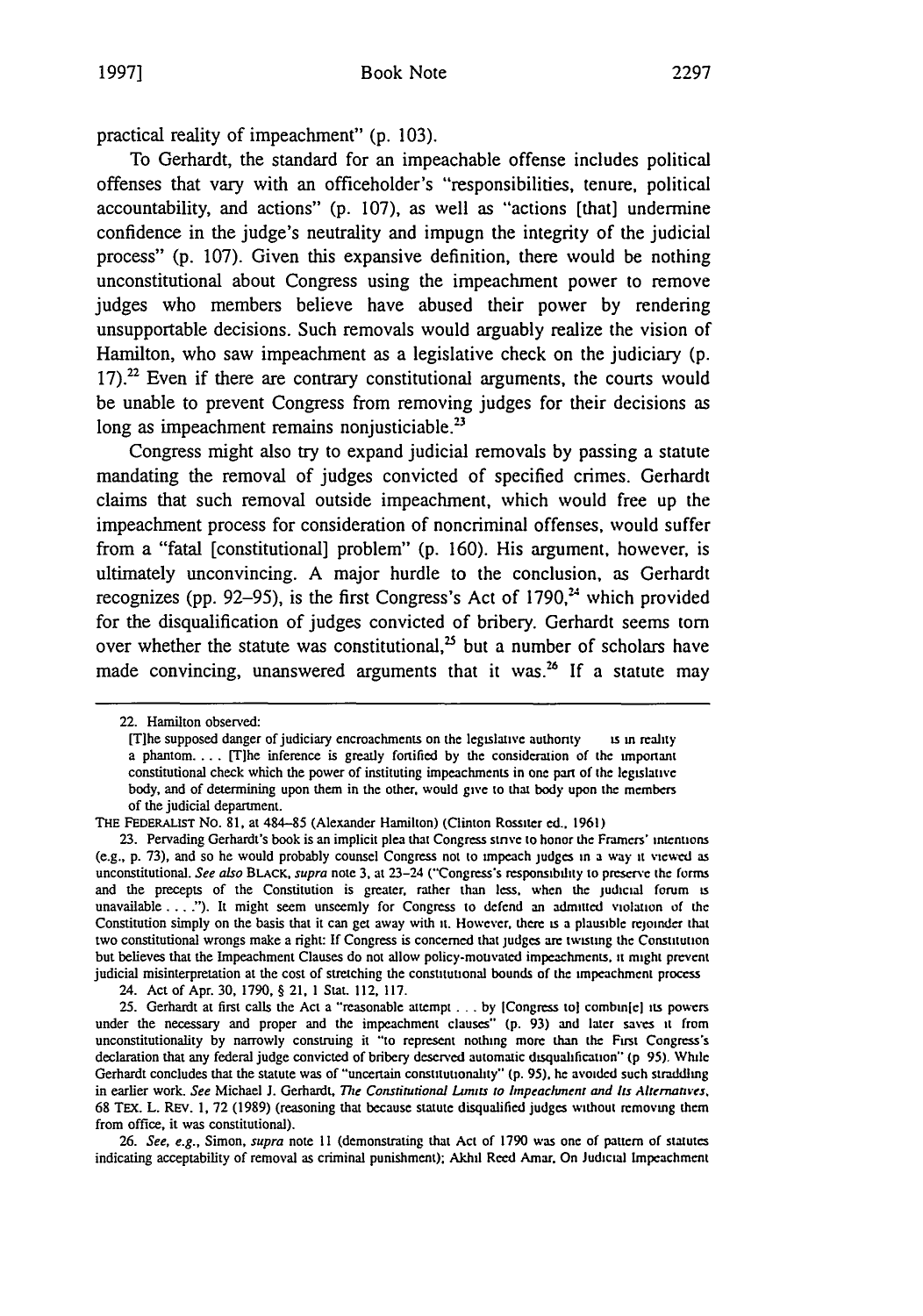effectively disqualify judges automatically upon criminal conviction, it should be able to remove judges as well.

Ultimately, Gerhardt's reluctance to explore the fringes of the impeachment power stems from an assumption that the primary value underlying the Impeachment Clauses is fairness. For example, in asking what the applicable burden of proof should be in impeachment trials, Gerhardt weighs the "preponderance of the evidence" and "beyond a reasonable doubt" standards **(pp. 112-13),** never considering that the value of accountability might demand that judges avoid even the appearance of impropriety. "The individual right at risk in an impeachment trial," Gerhardt asserts, "is a federal judge's potential loss of position, including the independence he or she is guaranteed **by** Article **III" (p.** 120).27 The personal interests of a judge, however, seem de minimis in comparison with the broader, competing values of judicial independence and accountability.

Rather than attempt to resolve the tension between independence and accountability, Gerhardt uncritically endorses the aphoristic view that **"'[t]he** ideal balance is one that involves the least possible threat to judicial independence consistent with maintaining public confidence in the system"' **(p.** 167).<sup>28</sup> As Gerhardt notes, the impeachment process's hurdles probably preclude successful *partisan* assaults on judges **(pp. 110-11),** as the early failure **by** Congress to remove associate Justice Samuel Chase revealed **(pp. 55-56).** However, this does not mean that Congress would be unable to effect *bipartisan* removals of judges who were viewed as thwarting congressional statutory intent or the Framers' constitutional intent. The supermajority required for conviction means that such impeachments would be rare, but even the prospect of occasional impeachments could greatly increase accountability. Whether the accompanying loss of judicial independence would raise or lower the quality of American judging is a question that both Congress and scholars of impeachment should address.

*-Michael Abramowicz*

**28.** Quoting *Hearing Before the Subcormnittee on the Constitution of the Committee* **on the Judiciary,** 101st Cong. 45 **(1990)** (statement of Judge Stapleton, United States Court of Appeals for the Third Circuit),

and Its Alternatives-Remarks Prepared for the National Commission on Judicial Discipline and Removal **5** (Dec. **18, 1992)** (unpublished manuscript, on file with the *Yale Law Journal)* ("If Congress may provide for capital punishment of judges, it also has the lesser power to define punishment that would allow a convicted defendant to keep his head, but lose his office, salary, title, honor, and eligibility.").

**<sup>27.</sup>** Gerhardt makes this statement while evaluating Rebecca Brown's claim that the nonjusticlability of impeachment cases threatens individual rights. This is misleading, because the individuals Brown is concerned about are those protected **by** judges, not the judges themselves. *See* Rebecca L. Brown, *When Political Questions Affect Individual Rights: The Other* Nixon v. United States, **1993 S. CT.** REV. **125, 136** ("(Ilt is not necessarily true that the core purpose of the separation of powers-the protection of liberty-extends to the jobs of public officials accused of official misconduct in **the** same way that it encompasses attempted deprivations of private individuals' liberty.").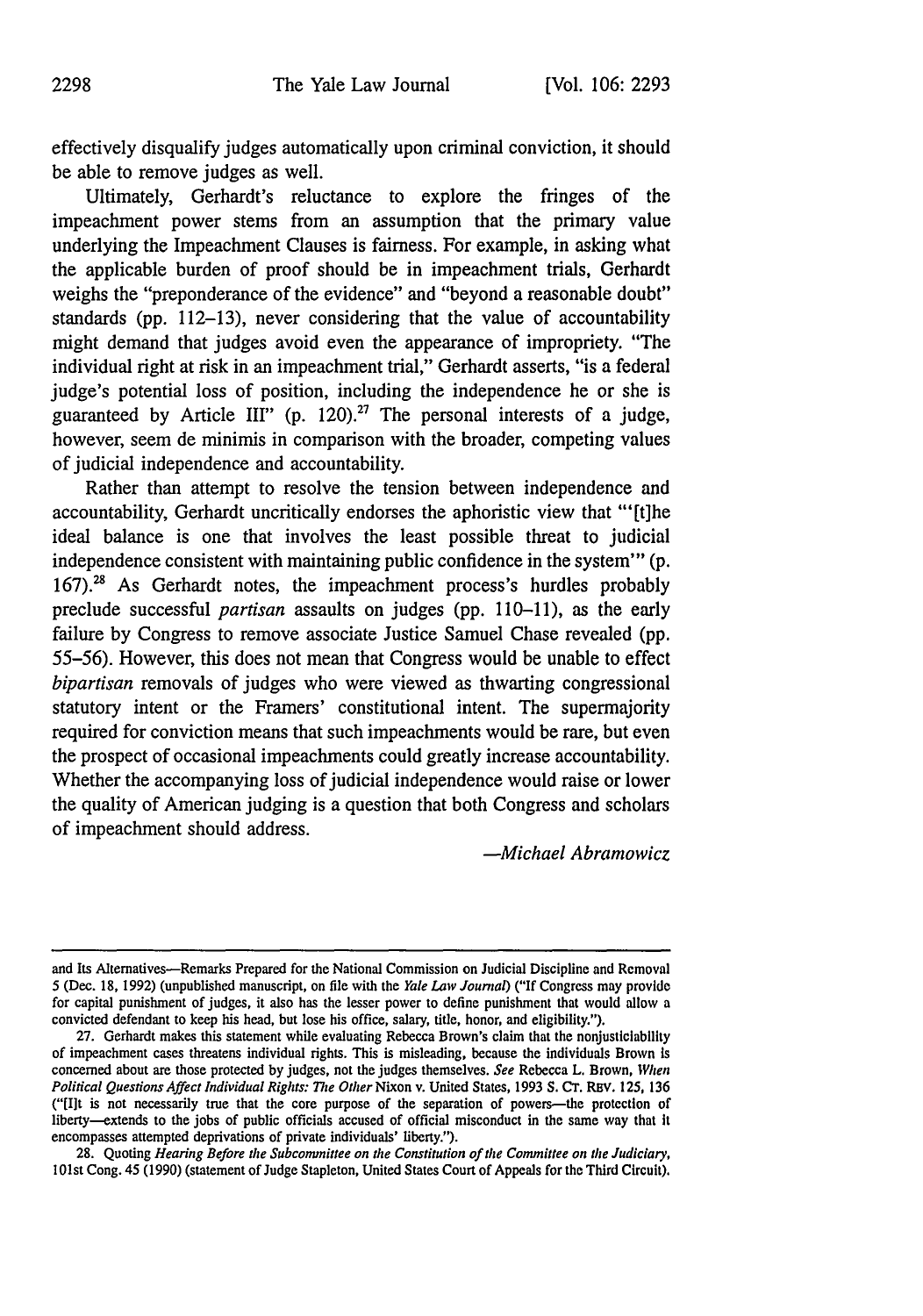## Reckoning with Race and Criminal Justice

*Search and Destroy: African-American Males in the Criminal Justice System. By* Jerome G. Miller. *New York: Cambridge University Press,* 1996. Pp. xiv, 304. \$24.95.

In 1995, one in three African-American men between the ages of twenty and twenty-nine was under the supervision of the criminal justice system.' Two distinct academic fields, legal scholarship and criminology, have attempted to account for the effects of the criminal system on African Americans. While legal academics<sup>2</sup> and criminologists<sup>3</sup> share the conclusion that race plays a significant role in the criminal justice system, they rarely share their findings with one another.' Robert Weisberg, a legal scholar, criticizes the lack of interface between law and criminology: "[T]hough criminal law scholarship has a distinct discipline to draw on—criminology—it has barely tried to benefit from the relationship."<sup>5</sup> Rather than contend with the paralysis engendered by depressing criminological findings, "criminal law scholars **...** tend[] their own garden of abstractly satisfying solutions to abstract dilemmas."6 Legal scholarship would benefit from a recognition of two unique aspects of criminology: a systemic perspective and the use of sociological theory to explore the effects of the legal system on individuals and communities. The benefits of dialogue, however, are hardly unidirectional. Criminologists would be able to target their reform efforts more precisely if

*<sup>1.</sup> See* MARC MAUER & TRACY HULING, SENTENCING **PROJECT. YOUNG BLACK** AMERICANS **AND THE** CRIMINAL JUSTICE SYSTEM: FIVE YEARS LATER 3 (1995).

*<sup>2.</sup>* See, *e.g.,* Paul Butler, Racially Based Jury Nullification: Black Power in *the* Criminal Justice *System,* 105 YALE **L.J.** 677 (1995); Charles J. Ogletree, **Jr..** *The Death of Discretion7 Reflections on the Federal Sentencing Guidelines, 101* HARV. L. REV. 1938 (1988).

*<sup>3.</sup> See, e.g.,* **AFRICAN-AMERICAN** PERSPECTIVES **ON: CRIME CAUSATION.** CRIMINAL **JUSTICE ADMINISTRATION, AND CRIME** PREVENTION (Anne **T.** Sulton **ed..** 1994) (herinafter AFRICAN-AmERICAN PERSPECTIVES]; THE CRIMINAL **JUSTICE SYSTEM AND** BLACKS (Daniel Georges-Abeye **ed.,** 1984); MARVIN **D. FREE, JR., AFRICAN AMERICANS AND THE CRIMINAL JUSTICE SYSTEM (1996); RACE AND** CRMIINAL **JUSTICE (Michael J. Lynch & E. Britt Pauerson eds.,** 1991). *But see* **WlLIjM.I** \vILBANKS. *THE* **MYTH** OF **A RACIST CRIMINAL** JUSTICE **SYSTEM (1987).**

<sup>4.</sup> **For some refreshing exceptions, see, e.g..** MICHAEL **TONRY. MALIGN NEGLECT. RACE. CRWIE. AND PUNISHMENT IN AMERICA (1995) (authored by legal scholar); Samuel L.** Myers. **Jr..** *Racial Disparities in Sentencing: Can Sentencing Reforms Reduce Discriminanon in Punisluent?,* 64 **U COLO L REV 781 (1993) (authored by non-lawyer); Joseph** F. **Sheley,** *Structural Influences on the Problem of Race. Crine. and Criminal Justice Discrimination,* **67 TUL.** L. **REV. 2273 (1993) (same).**

**<sup>5.</sup>** Robert Weisberg, *Criminal Lazn Criminology, and the Small World of Legal Scholars,* **63 U. COLO** L. REV. **521, 525 (1992).** *But see* **FRANKLIN E.** ZIMRING & **GORDON HAWKINS. THE SCALE** OF LMPRISONMENT **(1991)** (combining law and criminology).

*<sup>6.</sup> Id.* at 527.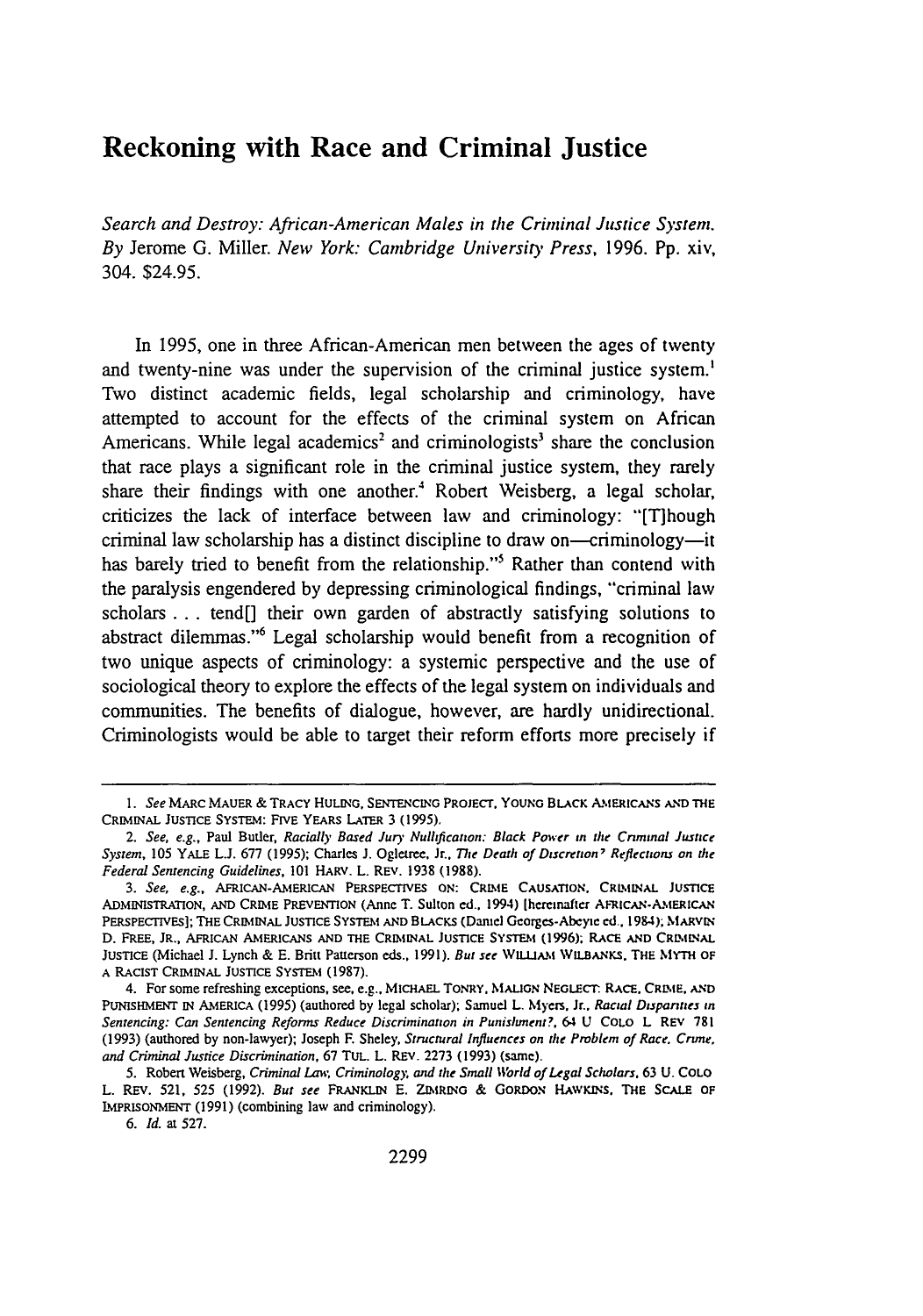they attended to the legal distinction between intentional discrimination and disparate impact.<sup>7</sup>

Authored by Jerome G. Miller, a social worker by training and a seasoned criminologist by trade, *Search and Destroy: African-American Males in the Criminal Justice System* exemplifies this methodological gulf. In both its criminological strengths and its legal weaknesses, *Search and Destroy* highlights the valuable insights law and criminology can offer one another. Miller ably presents the criminological perspectives legal scholarship often ignores: a comprehensive, holistic approach and the application of sociological theory. He fails to address, however, the crucial legal question of causation: Is the disproportionate representation of African-American men in the criminal justice system evidence of disparate impact or the result of intentional discrimination? More generally, he ignores the evolving consensus in both social science and law that the increasingly covert nature of contemporary racism requires new approaches to reform.<sup>8</sup>

Miller sets out to prove that since at least the  $1980s$ , the criminal justice system has victimized African-American males under the guise of providing "domestic tranquillity" (p. 1). He attributes the disproportionate involvement of young black men in the criminal system to, among other factors, the Reagan-initiated "war on drugs" (pp. 80-86); overinclusive definitions of "crime" (pp. 12-13) and "violent crime" (pp. 35-37) that criminalize a range of behavior better addressed through nonlegal channels; police practices, like the widespread use of snitches, that increase rather than decrease incidents of crime (pp. 89-136); and popular conceptions of black men as particularly inclined, whether by social conditioning or genetics, to commit crime (pp. 178-216). Moving from cause to effect, Miller systematically demonstrates the methodological flaws of studies concluding that racial bias does not exist and describes more rigorous studies that do demonstrate racial bias (pp. 62-69).

Miller's suggestions for reform are as sweeping and numerous as his causal assessments. His reform options range from specific proposals, like appointing prosecutors and terminating the use of snitches, to more general policy goals, like diverting young offenders from the system altogether (pp. 239-40). Calling for a paradigm shift in the nation's approach to crime, he exhorts policymakers "to wrestle seriously with 'root causes"' (p. **237).10** A society more attuned to the life history of the individual (p. 237), more hesitant to overwhelm communities with destructive police practices (p. 239), and more inclined to use rehabilitative methods of handling social problems labeled

*<sup>7.</sup> See infra* text accompanying notes 20-21.

*<sup>8.</sup> See infra* notes 24-27 and accompanying text.

<sup>9.</sup> Miller notes that disproportionate effects could be detected long before 1980 (p. *5).*

**<sup>10.</sup>** Miller suggests "massive infusions of funding [to the inner cities] to rebuild the infrastructure, programs directed at Head Start, family support systems, nutrition, improved education, employment opportunities, housing, and adequate family income" (p. 237).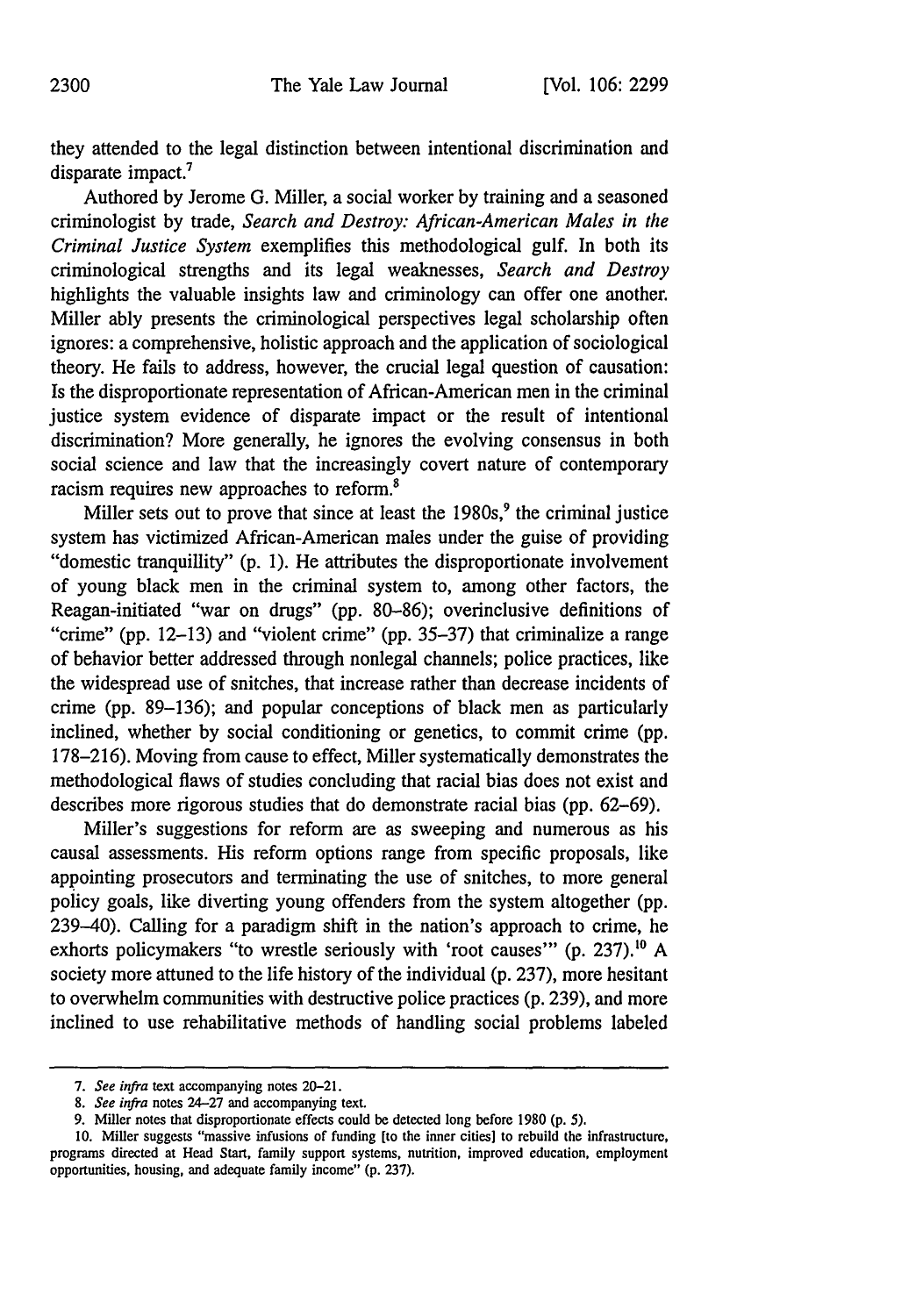"crime" (pp. 239-41) would better develop "humane and decent ways to address crime" (p. 236).

Miller examines the root causes of crime, many social science studies analyzing racial bias in the criminal system, and the various points at which the system has a disproportionate effect on African Americans. Unlike scholars in both fields, he has produced a major scholarly work that aggregates and assesses abundant statistical data about each stage of the criminal process." Because "'[r]ace effects at any one stage **...** may be canceled out or enhanced at other stages" (p. 70),<sup>12</sup> holistic projects such as Miller's allow us to "'gain a more complete picture of the way in which minority status does or does not influence outcome decisions" (p. 70).<sup>13</sup> Search and Destroy thus provides a valuable resource for both legal scholars and social scientists who confront the inherently intertwined issues of racial bias in the various stages of the criminal justice process.

Miller's insightful use of sociological theory offers an even more important contribution to legal scholarship than his holistic approach. Miller's sociological perspective allows him to cast wide his analytical net in assessing the underlying causes of the "war on crime," the unanticipated consequences of increased law enforcement, and the changes necessary for effective reform. Shedding light on the causes of the recent escalation of law enforcement, he connects the implementation of the "search and destroy" program with the unspoken fears of middle-class whites. Despite growing evidence that crime rates have decreased (pp. 28–30, 153–58)<sup> $14$ </sup> and that whites are less likely to be victimized than blacks (pp. 175-77),<sup>15</sup> whites perceive a greater threat to their well-being (pp. 175-77). Targeting black men for prosecution serves to allay these fears (pp. 153-64). Miller's sociological approach also allows him to question the effects of enforcement mechanisms. For example, the destructive social consequences of using snitches and the experience of arrest (pp. 89-136) exceed the ken of legal scholars, but are, as Miller demonstrates,

13. Quoting id.

**<sup>11.</sup>** Most recent legal scholarship on racial disparities in the criminal justice system focuses on a single aspect of the criminal process. **See, e.g..** Ian Ayres & Joel Waldfogel, *A* **Market Test for Race** Discrimination in Bail Setting, 46 **STAN.** L. REv. 987 (1994) (bail settng); Butler. supra note 2 (Jury nullification); Drew **S.** Days **III,** Race and *the* Federal Criminal Justice System: A Look at *the Issue* of Selective Prosecution, 48 ME. L. REV. 179 (1996) (selective prosecution); Ogletree, supra note 2 (sentencing disparities); Randall S. Susskind, Note, Race, Reasonable Articulable Suspicion. and **Seizure.** 31 AM. CRIM. L. REV. 327 (1994) (police practices). But cf. Floyd D. Weatherspoon, The Devastating Impact of *the* Justice System on *the* Status of African-American *AMales:* An *Overview* Perspective. **23 CAP** U. L. REv. 23 (1994) (providing multi-issue overview). Similarly, social scientists have produced numerous compilations of single-issue articles because they recognize the need for comprehensive coverage, but none has individually authored systematic studies. See. e.g.. **AFRICAN-ANIERICAN** PERSPECTIVES, supra note 3. THE CRIMINAL JUSTICE SYSTEM **AND BLACKS,** supra note **3;** RACE **AND** CRIINAL **JUSTICE.** supra note **3**

<sup>12.</sup> Quoting CARL E. POPE & **WILLIAM** FEYERHERNI, U.S. DEP'T OF **JUSTICE,** MINORITIFS **AND THE** JUVENILE JUSTICE SYSTEM 73-74 (1992).

<sup>14.</sup> Even conservative sociologists acknowledge a decrease in the rute **of** crime **(p. 30)** (citing. unter alia, Charles Murray, *77e* Legacy of the Sixties, **COMMENTARY.** July 1992. at **27)**

<sup>15.</sup> But see pp. 36-37 (describing rising crime rates in newly affluent areas).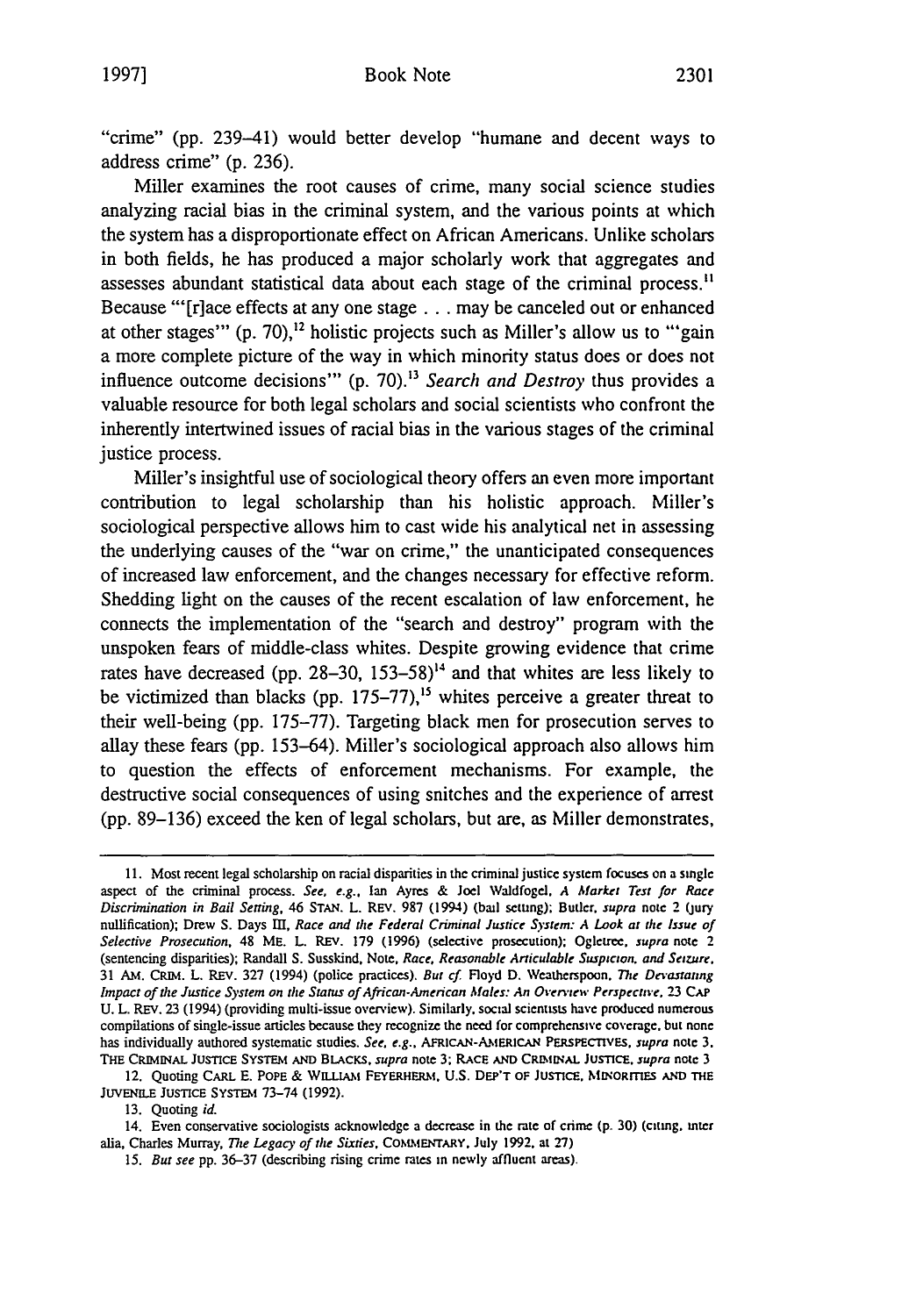crucial to understanding the effects of criminal justice on young black men.

Similarly, Miller's wide-ranging suggestions for reform can improve a legal scholarship that often neglects the realities of the society in which the law operates. Legal scholars' emphasis on law-centered reforms can impede their consideration of social and political changes necessary for effective improvement. Paul Butler, for example, recognizes that large numbers of African-American men wallow in prison because "the law uses punishment to treat social problems,"<sup>16</sup> but his call for jury nullification is poorly tailored to his assessment of the problem. By the time a defendant reaches a jury decision (if he ever does), he has run a gauntlet of systemic racial bias. *Search and Destroy* points the way toward transformation of the system as a whole rather than recommending stop-gap measures that continue to result in the victimization of African-American males by the criminal system, even if they occasionally win a singular victory at the end of the process.

While Miller has much to teach the legal academy, he also has much to learn from it. At the heart of his examination of criminal justice lies his concern with white racism. Miller assumes that racism among the general white public plays a major role in criminal legislation: "[T]he criminal justice rite **...** may exist not so much to lower crime as to reassure the larger society that its metaphors regarding offenders in general, and the black male offender in particular, are sustained" (p. 92). As the title of the book implies, black men are not in prison by accident; someone intends to "search and destroy" African-American men. The question that *Search and Destroy* fails to answer, except by subtle implication, is exactly who has that mission and exactly how it becomes public policy.

A more sophisticated understanding of the nature of contemporary racism would enable Miller to answer these crucial questions. The vast array of statistical and narrative data that Miller draws upon points to "racial bias" (p. 72 & n.60),<sup>17</sup> "race effects" (p. 70),<sup>18</sup> or "'racial disproportionality" (pp.  $72$ <sup>19</sup> in the criminal system. While these terms imply differential treatment of people of color without necessarily attaching blame for such treatment-one scholar even explicitly disavows "'conscious prejudice'" (p. 60)<sup>20</sup>-Miller implies intentional, conscious action throughout the book (e.g., pp. 4, 75, 81, 83). To support his claim, Miller must address two separate but related theoretical distinctions, one legal and one primarily sociological. The legal distinction focuses on whether disproportional representation in the criminal

<sup>16.</sup> Butler, *supra* note 2, at 709.

**<sup>17.</sup>** Citing KIMBERLY L. KEMPF, PENNSYLVANIA **COMM'N ON** CRIME & DELINQUENCY, THE ROLE **OF** RACE IN **JUVENME** JUSTICE PROCESSING IN PENNSYLVANIA, at abstract 1 (Aug. **1992)** (referring to "biased outcomes").

**<sup>18.</sup>** Quoting POPE & FEYERHERM, *supra* note 12, at **73-74.**

<sup>19.</sup> Quoting Edmund F. McGarrell, *Trends in Racial Disproportionality in Juvenile Court Processing:* 1985-1989, **39** CRIME & DELINQ. 29, 29-48 (1993).

<sup>20.</sup> Citation omitted.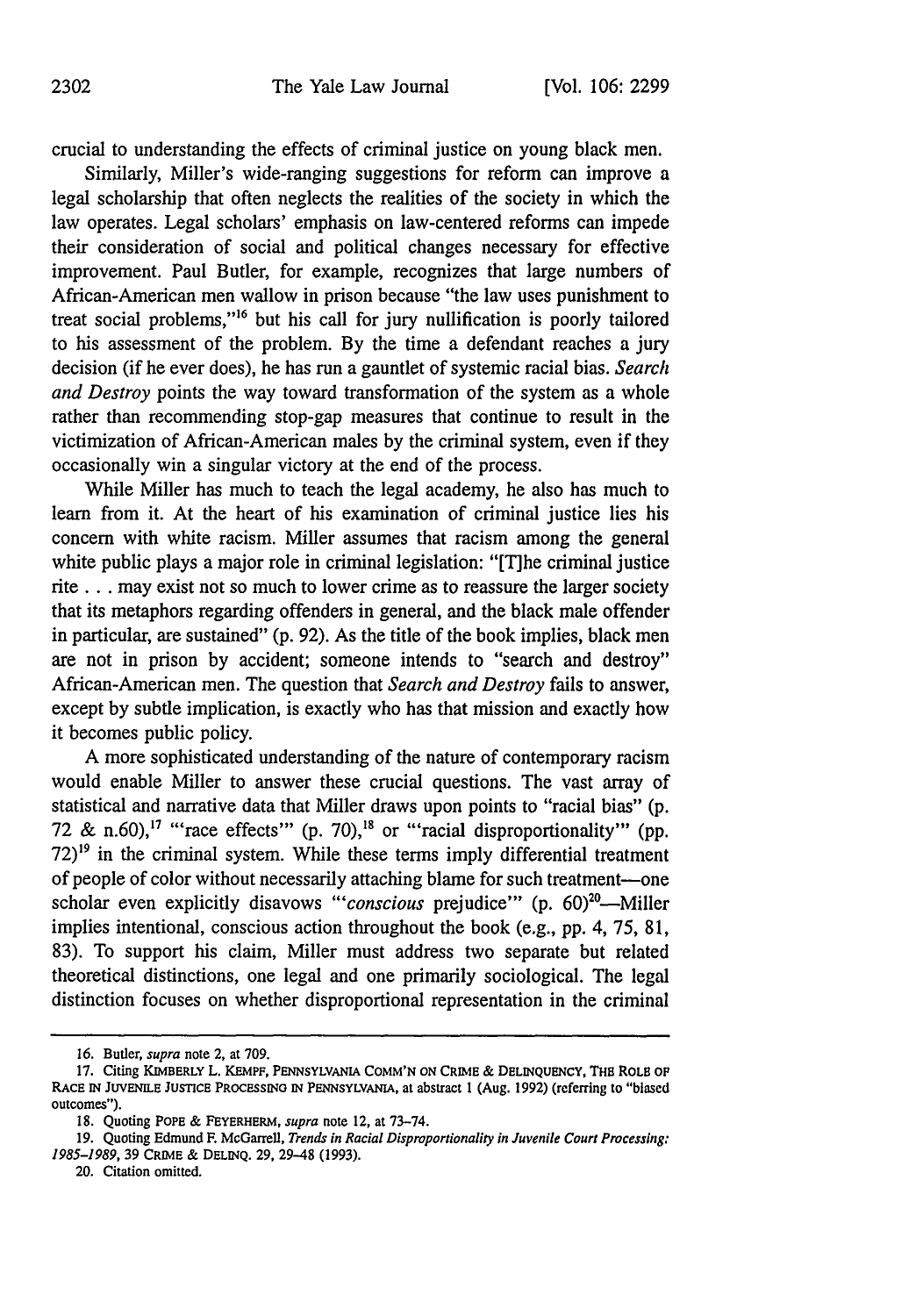system constitutes disparate impact or results from intentional discrimination. The sociological distinction differentiates historically overt racism from the increasingly "unconscious" nature of contemporary American racial prejudices.

From a legal perspective, Miller's most critical omission is his failure to distinguish between racial disparities arising from intentionally discriminatory policies and those resulting from "race-neutral" policies. Despite the care he takes to assess cause and effect in most aspects of his analysis, Miller fails to distinguish between what the law calls intentional discrimination (cause) and disparate impact (effect).<sup>21</sup> Using a criminological framework, Miller glosses over the intent/impact distinction and consequently neglects questions that the law considers crucial.<sup>22</sup> Miller's failure to reckon with this distinction raises questions about both his analysis of why and how the criminal system targets black men and his suggestions for reform. **A** regime created **by** intentional discrimination requires different reforms from a race-neutral system that nonetheless affects a particular racial group disproportionately. **If** Miller had explicitly attacked the distinction itself, or the need to demonstrate intent in the face of overwhelming impact, his book could have contributed to the ongoing legal debate about the need for a discriminatory intent requirement.<sup>23</sup> Miller's refusal or inability to address this issue detracts from the cogency of his explanations for the racially disproportionate effect of the criminal process.

Even viewing Search *and Destroy* within the social science literature Miller has chosen to engage, Miller evades fundamental questions about race. Sociological,<sup>24</sup> and even legal,<sup>25</sup> theories regarding the nature of contemporary racism demonstrate that it is not as easy to uncover as the oldfashioned Bull Connor variety of the 1950s and 1960s. The general consensus among social scientists is that although racial bias has changed its form since the civil rights movement, it has hardly disappeared. "Symbolic **racists' <sup>26</sup>**do

<sup>21.</sup> For the Supreme Court's distinction between disparate treatment and disparate impact. see *Washington v. Davis,* 426 U.S. 229 (1976), which holds that proof of racially dscnminatory intent or purpose is required to demonstrate violation of **the** Equal Protection Clause.

<sup>22.</sup> Other criminologists similarly gloss over **the distinction** *See. e g.* **ARICAN.AMERItCAN** PERSPECTVES, *supra* note 3; FREE, *supra* note 3.

<sup>23.</sup> It is possible that Miller ignores the intent/impact distinction on pnnciple Much legal scholaship strongly criticizes the requirement that plaintiffs demonstrate discriminatory intent in order to claim an equal protection violation. *See, e.g.,* Theodore Eisenberg & Shen Lynn Johnson. *The Effects of Intent Do We Know How Legal Standards Wrk?,* 76 CORNELL L. REv 1151 **(1991);** Pamela L Perry. To *Faces of Disparate Impact Discrimination,* 59 FORDHAi L. REV. 523 (199 **1)**

*<sup>24.</sup> See, e.g.,* PREJUDICE, DIsCRitMINATIoN, **AND** RACISM (John F Dovidio & Samuel L Gaerner eds, 1986); ROBERT C. SMITH, RACISM IN THE POST-CIVIL RIGHTS ERA (1995)

<sup>25.</sup> See, e.g., Barbara **J. Flagg, "Was Blind, But Now I See": White Race Consciousness and the** *Requirement of Discriminatory* Intent, 91 MICH. L. REv. 953 (1993); Shen Lynn Johnson. *Unconscious Racism and the Criminal Law,* 73 CORNELL L. REV. 1016. 1022 (1988); Charles R. Lawrence Ill. *The Id. the Ego, and Equal Protection: Reckoning with Unconscious Racism.* 39 STAN L REv 317 (1987)-

<sup>26.</sup> The theory of "symbolic racism" posits that whites express negatve feelings toward blacks indirectly rather than directly. *See* John B. McConahay. *Modern Racism. Ambitalence. and the Modern Racism Scale, in* PREJUDICE, **DISCRIlMIINATION,** AND RACIsM. *supra* note **24.** at 91. John B McConahay & J.C. Hough, Jr., *Symbolic Racism.* 32 **J.** Soc. IssUEs 23 **(1976)**